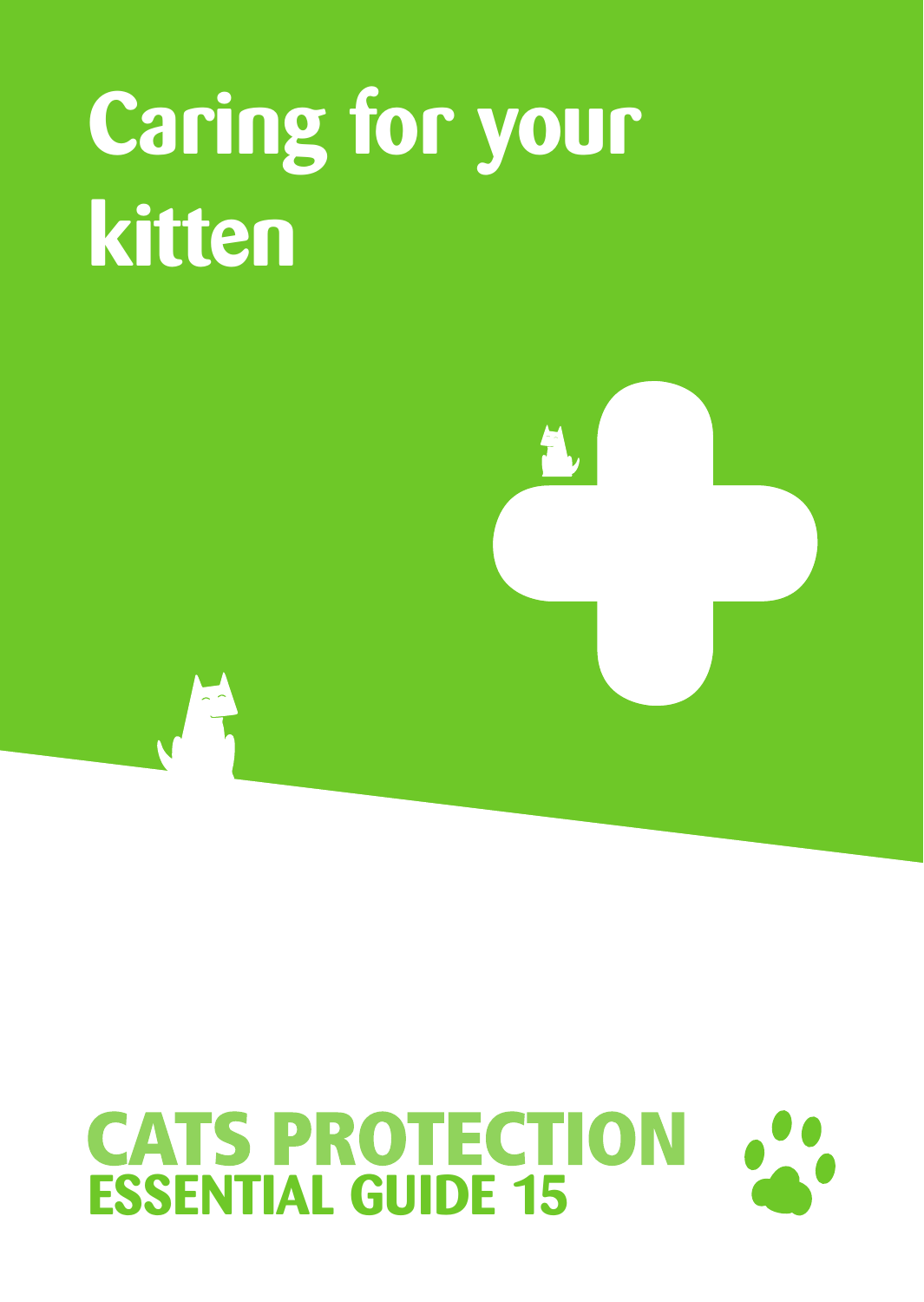Kittens are adorable, fun and unique, but it is important to remember that providing a home for a kitten is a commitment for its lifetime, which may be 15 to 20 years. Before you take on a new kitten, there are a few things to consider. Kittens are very mischievous, full of energy and often time consuming. If you are particularly keen to protect your curtains, sofa or other furniture, then you may like to consider adopting an adult or older cat.

There are responsibilities involved in owning any cat and if you are thinking about adopting a kitten, we would recommend you first read Cats Protection's *Essential Guide: Caring for your cat*. Your new kitten will be a cat before you know it and you will need to understand how to look after their welfare throughout their life. However, there are also some additional considerations for kittens which this guide highlights. Although they do not stay young for long, the care you provide for your kitten will help ensure their happiness and set the path for you both to enjoy a lasting companionship.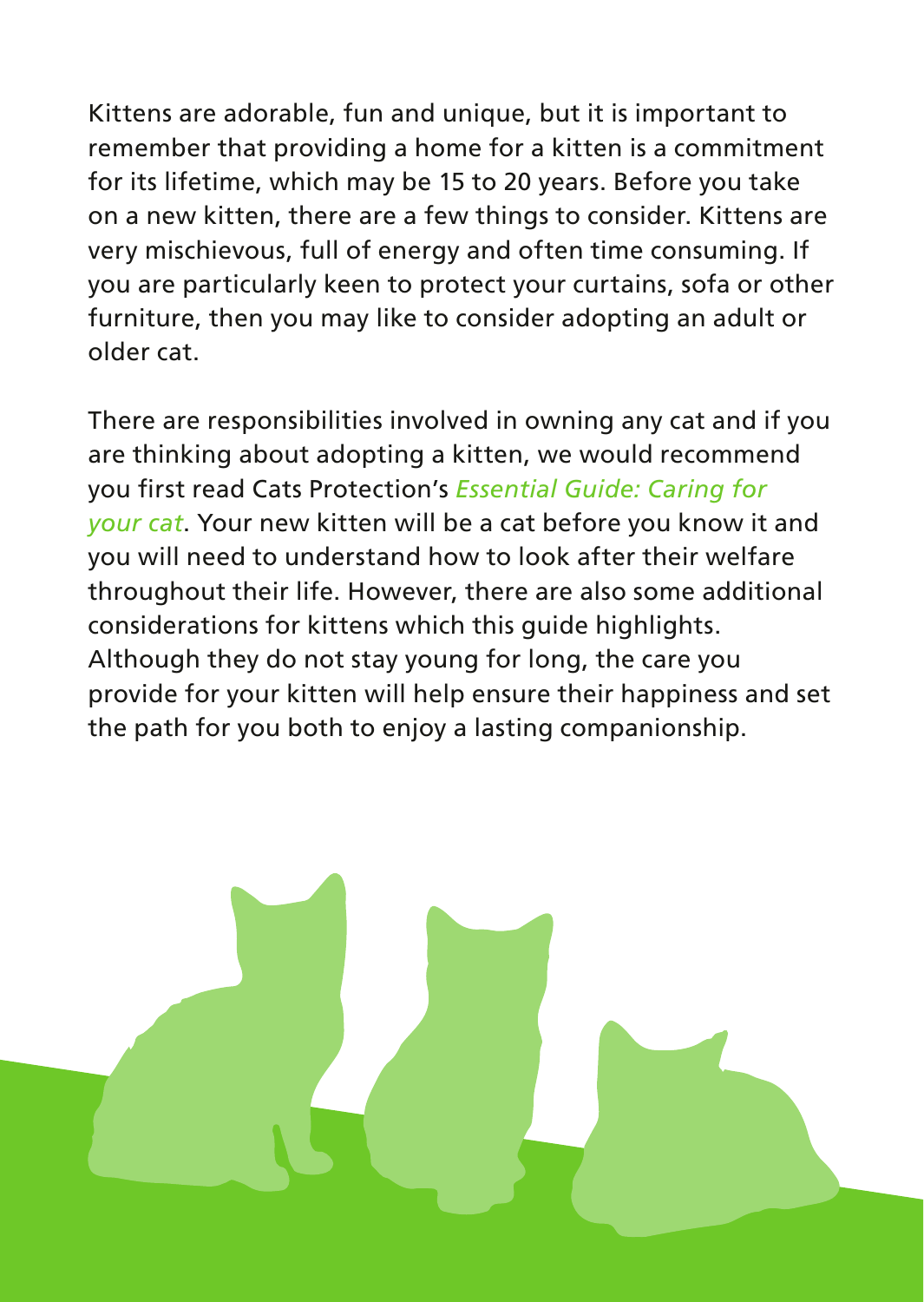## **One kitten or a pair?**

This is often a personal decision for owners, based on their lifestyle, home and surrounding environment, the cat density of the local population, the extra expense of having a second kitten and personal preference.

If you are thinking of getting a pair of kittens, a sibling pair is often preferable to two unrelated kittens and character is more important than gender. If you are looking for a family pet for a busy home, look for a kitten that is alert, keen to approach visitors and playful with their litter mates. Be aware that the quiet one may potentially grow up to be an anxious or more fearful cat. This is fine if you are prepared to care for this type of cat and cater to their needs, but they may be less suited to a busy or noisy household.

Although two kittens homed from the same litter may remain sociable with each other as they approach adulthood, it is important that they have access to separate resources, such as litter trays and food bowls. Kittens may grow apart as they approach social maturity between 18 months and four years of age, so will need their own territory and resources to avoid conflict. For more information, see Cats Protection's *Essential Guide: Cats living together*.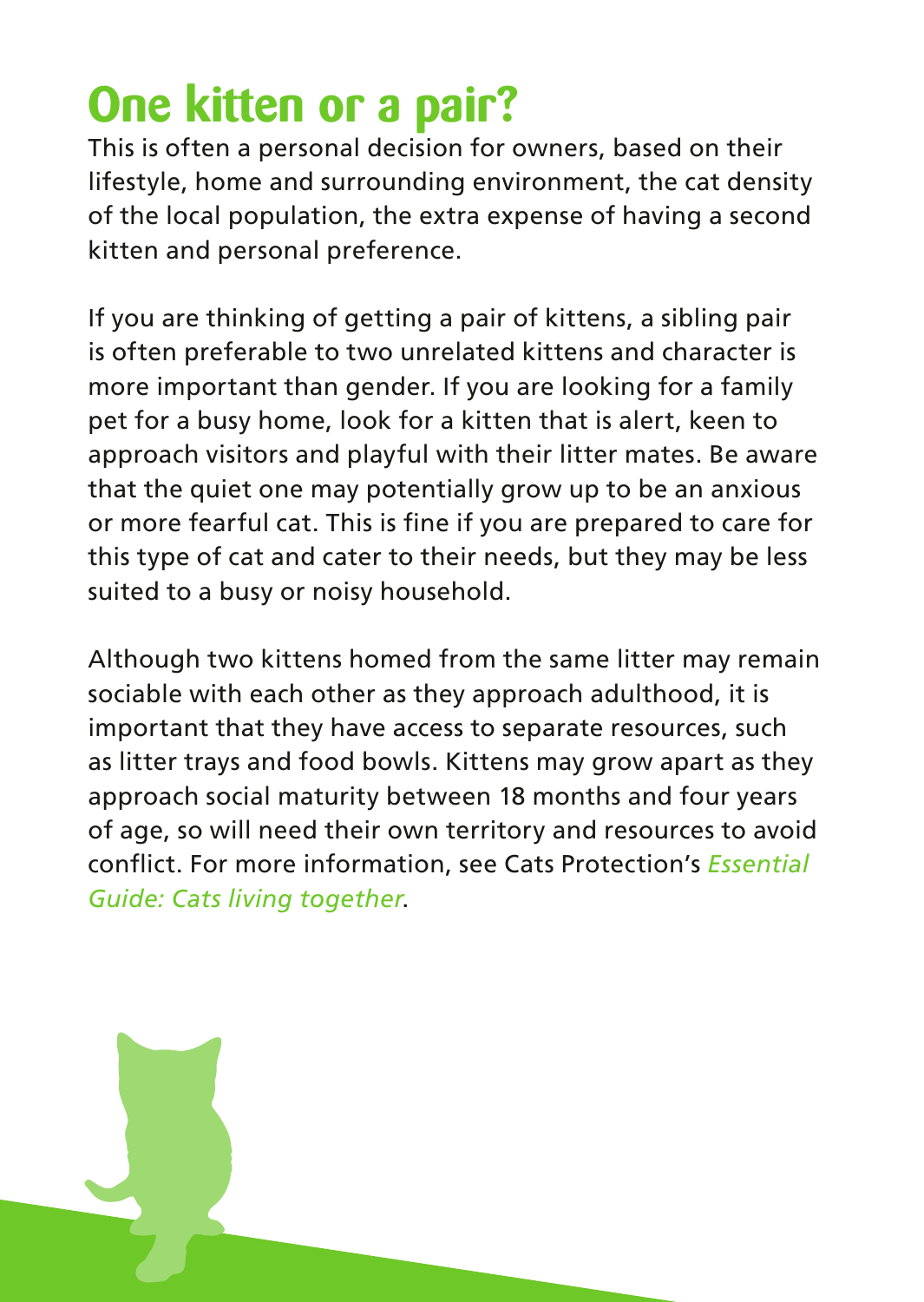## **Feeding**

Kittens should have access to fresh water and be given commercial kitten food to ensure their nutritional needs are met. Their food should be checked and replaced at least four times daily. Follow the manufacturer's instructions and avoid giving more than the total daily recommended amount as this can lead to obesity.

As kittens grow into adults, weight should be monitored closely to avoid under or over feeding. Speak to your vet about the most appropriate diet and feeding regime for your kitten and see Cats Protection's *Essential Guide: Feeding and obesity*.

## **Sleep**

Kittens are really playful and can race around and then fall asleep exhausted the next moment. A sleeping kitten can be very endearing, but it is important not to disturb them as good-quality sleep is needed for their growth and development, both physically and behaviourally. Just like babies, kittens need lots of sleep, so make sure they get plenty of time to rest.

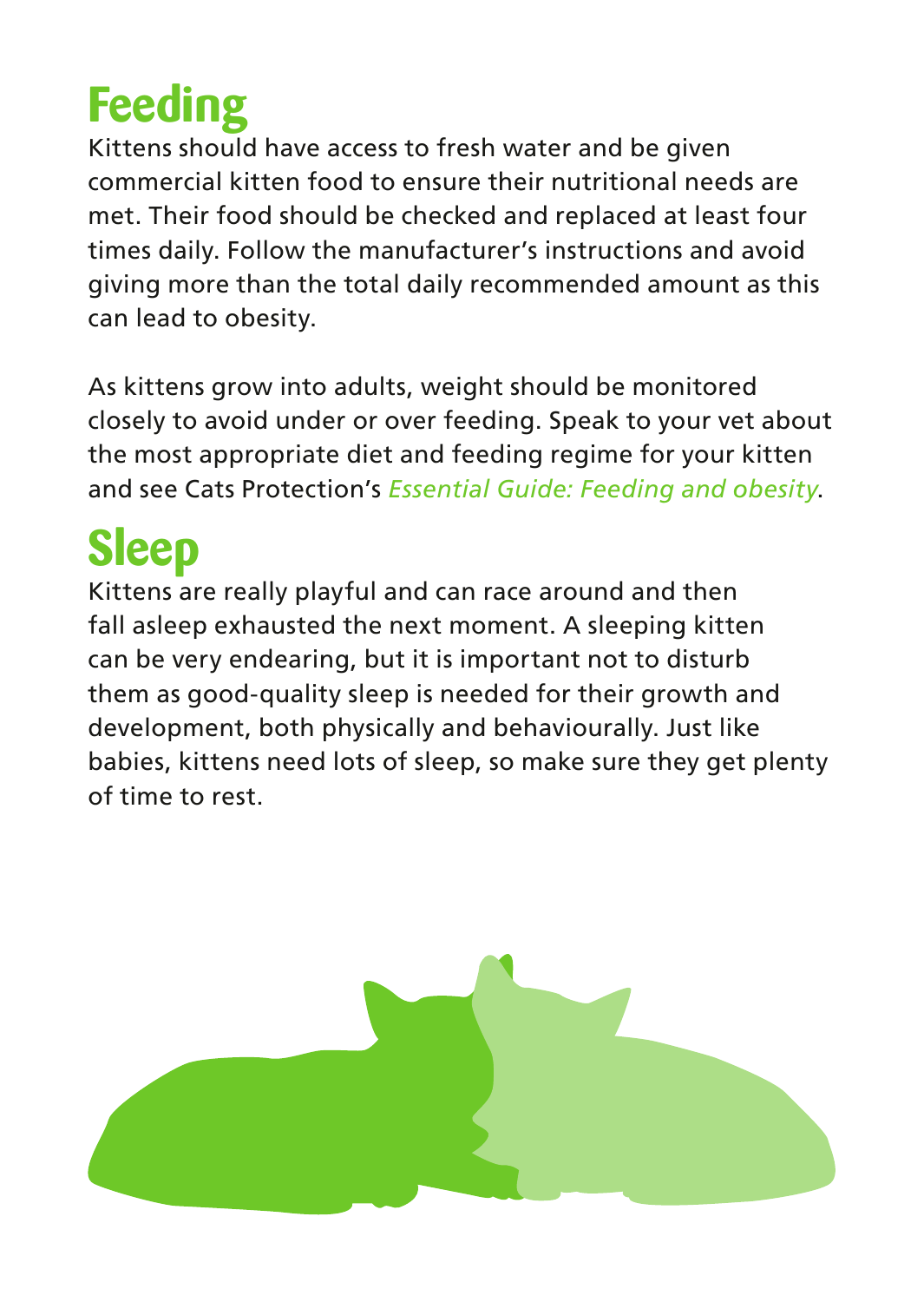### **Behavioural development and promoting the behaviour you want for a feline companion**

Kittens do not stay young for long and the correct care in the early weeks and months can help them behave in a way that is best suited to you and your home, leading to a lasting relationship.

Your kitten learns what is normal and safe during a very sensitive period of development that occurs between two and eight weeks of age – the so-called 'socialisation period'. During this time, kittens' brains and sensory systems are still developing, and the things they see, hear, touch, smell and taste affect how this development occurs. This allows young cats to quickly understand what is normal about their world and what they should avoid.

If a kitten has been raised with its mother it is recommended that it stays with her until it is at least eight weeks of age so it can learn from her. For more information see Cats Protection's *Essential Guide: Pregnant cats and care of young kittens*.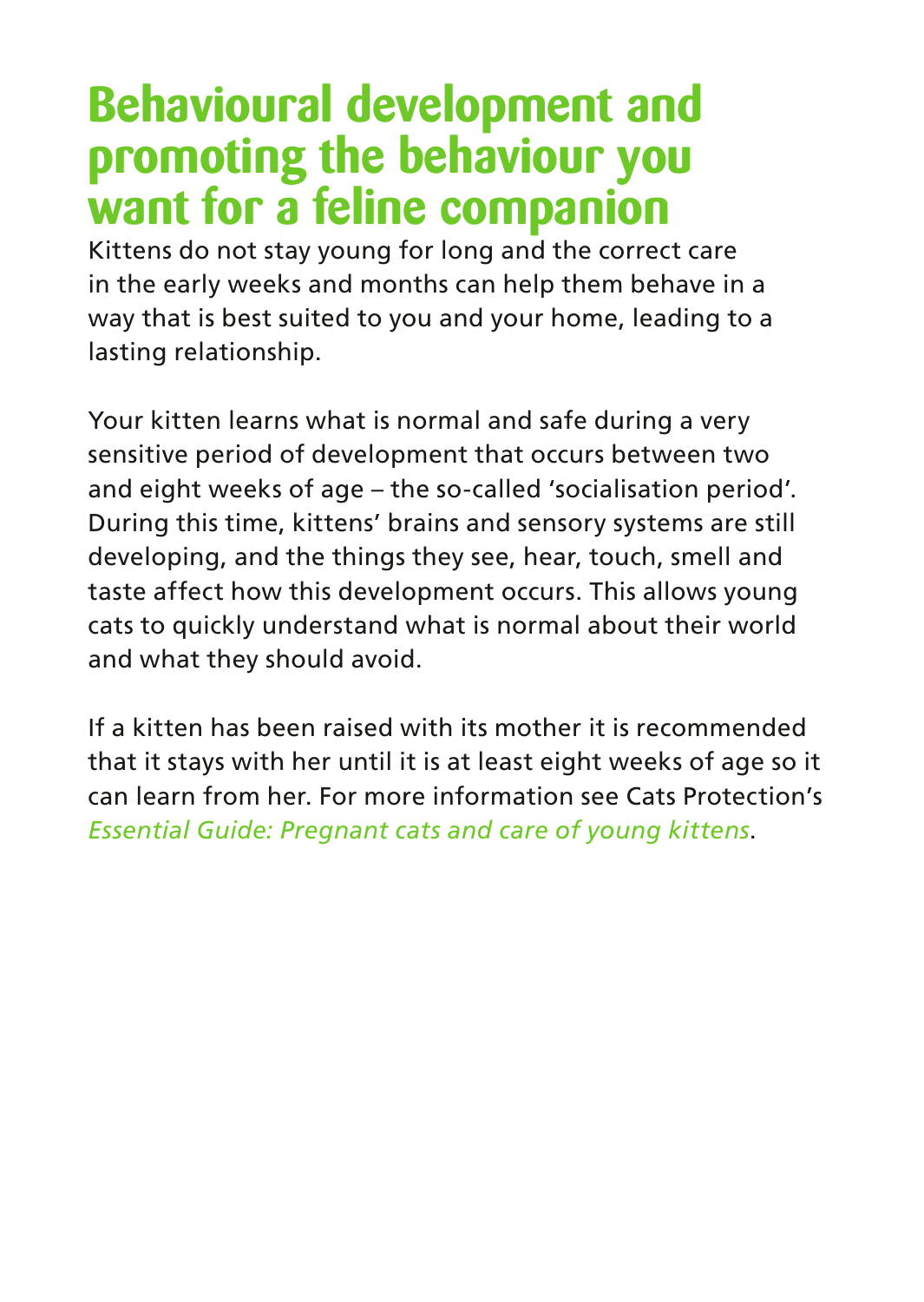#### **Socialisation and getting used to the home environment**

The greater the variety of positive experiences kittens have between two and eight weeks of age – such as different sights, sounds and smells – the more likely they are to be able to adapt to whatever life throws at them in the future.

Kittens which have not been exposed to positive, new experiences during this sensitive period are more likely to be scared of novelty later in life. Cats born without exposure to people cannot usually be tamed and will remain scared of people throughout their lives, becoming feral cats.

This is why it is important for kittens to be socialised before eight weeks of age. Examples of socialisation include meeting different types of people from babies to adults, being gently touched and handled, and getting used to hearing different sounds – such as the noise of the washing machine and vacuum cleaner – while ensuring the kittens find these experiences enjoyable rather than threatening.

Kittens exposed to unrelated, non-aggressive cats while they are very young are more likely to be able to cope with the presence of other cats as adults. Likewise, kittens are more likely to form positive associations with dogs if they have positive interactions with dogs during the socialisation period.

However, most kittens do not stay in the home in which they are born and are acquired by their owners when they are aged eight weeks or over. This means they are approaching the end of this 'window of opportunity' to learn what is normal about their world. When choosing a kitten, try to find out how well socialised it is, so that you can choose a kitten most likely to adapt to your home.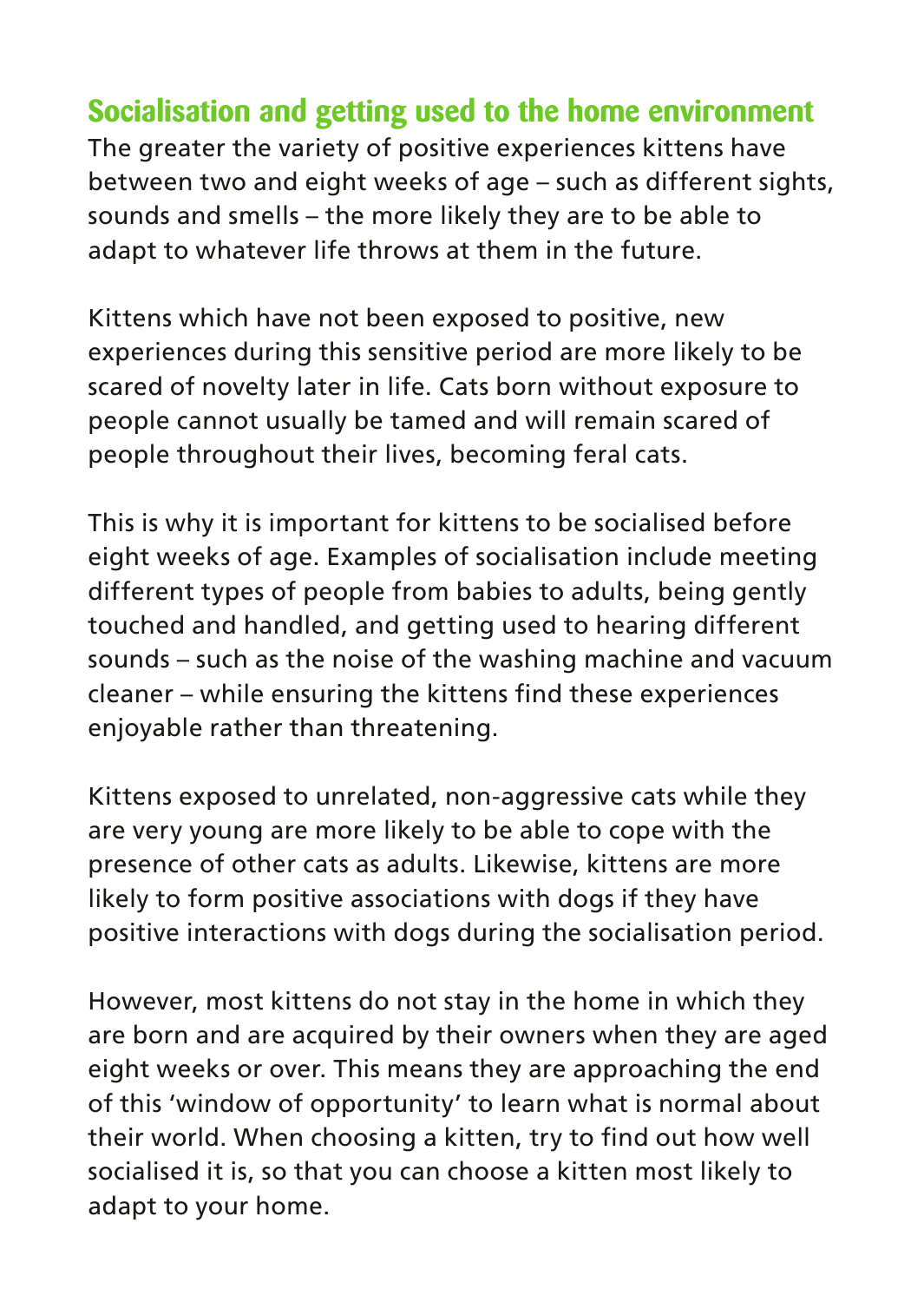When kittens over eight weeks of age are introduced to new experiences, it is important to go at a slow pace. Providing them with a quiet, dedicated room and allowing them to explore at their own pace will help them to build confidence and reduce the risk of anxiety and behavioural problems. Patience at the start will reap rewards later.

#### **Encouraging appropriate play**

A common reason for cats showing aggression towards people is due to learning at a young age that this is a good way of interacting. During normal development, kittens start to play with each other at four weeks old, as a way of practising hunting. Between five to six weeks of age, kittens will show hiding and searching behaviours that are either directed at another kitten or an object in their environment.

Direct object play starts a little later and is particularly noticeable between seven and eight weeks of age. To start with, kittens play with all sorts of objects, but as they develop, mothers provide opportunities to direct their kittens' behaviour towards appropriate prey items. Object play helps kittens to develop their balance and eye-paw co-ordination. Social play, including chasing behaviour, continues until it peaks at approximately 12 to 14 weeks.

**In the home environment, people often make the mistake of playing with kittens with their fingers or by moving their feet around under the duvet. Although this may be fun with a young kitten, it can start to direct play or predatory behaviours towards the owner, which may be painful as the kitten becomes an adult cat.**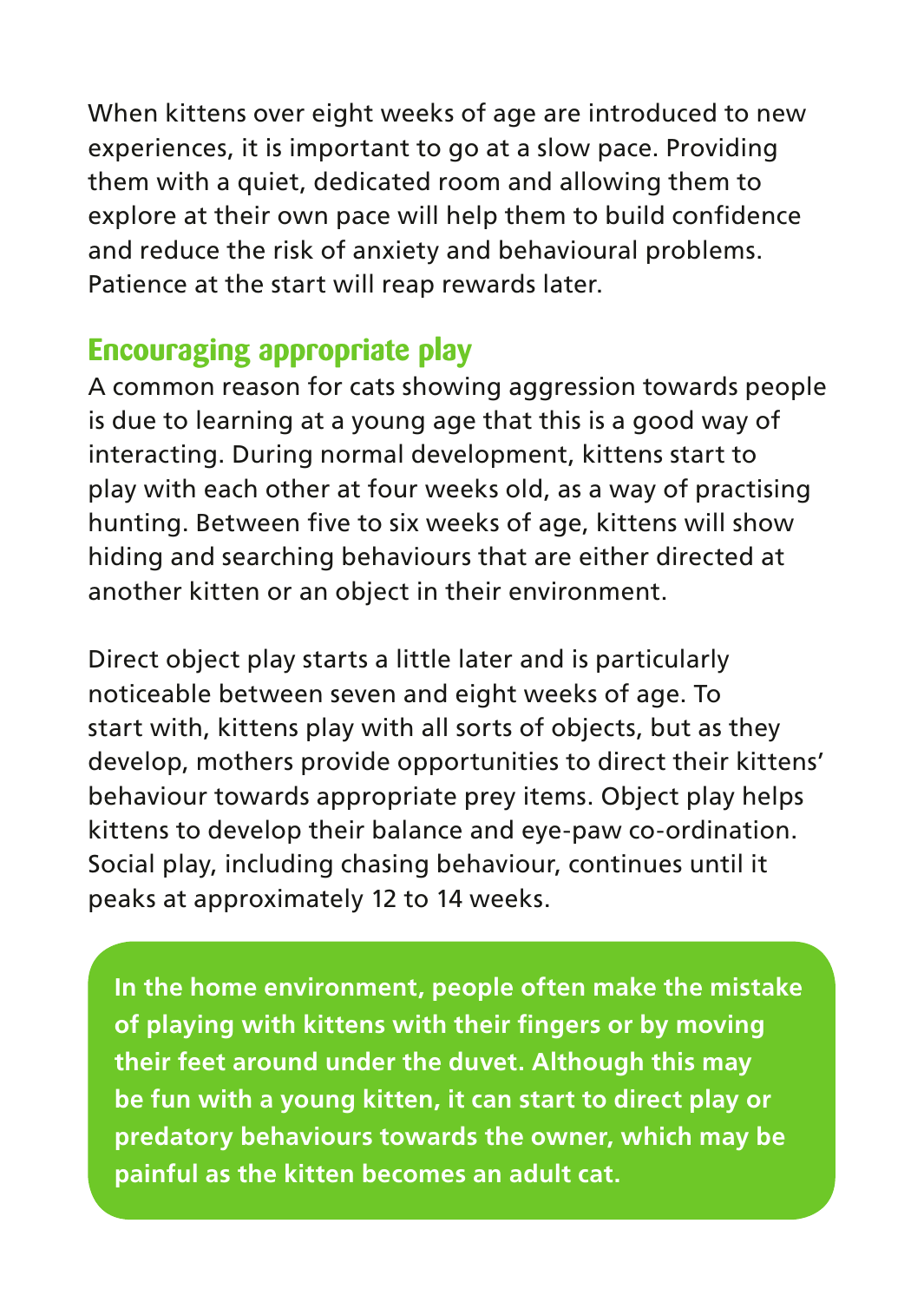Often this type of predatory aggression appears as 'ambushing' where the cat lies in wait, ready to attack as soon as someone walks by. To avoid this, don't encourage your kitten to play with your hair, fingers or toes. If they try to pounce on them, keep perfectly still, so there is nothing exciting for them to chase.

Cats showing this type of behaviour may be showing boredom. They should be provided with suitable toys to attack as this provides great mental stimulation and physical exercise. Time should be

spent playing with the kitten or cat but the games should be distant from the body – for example, using 'fishing rod' type toys and ping pong balls. Rotate the toys often to keep the games interesting. Remember never to leave your kitten or cat unsupervised with toys which might be shredded or eaten, or cause entanglement, and check toys regularly for signs of wear, replacing when appropriate.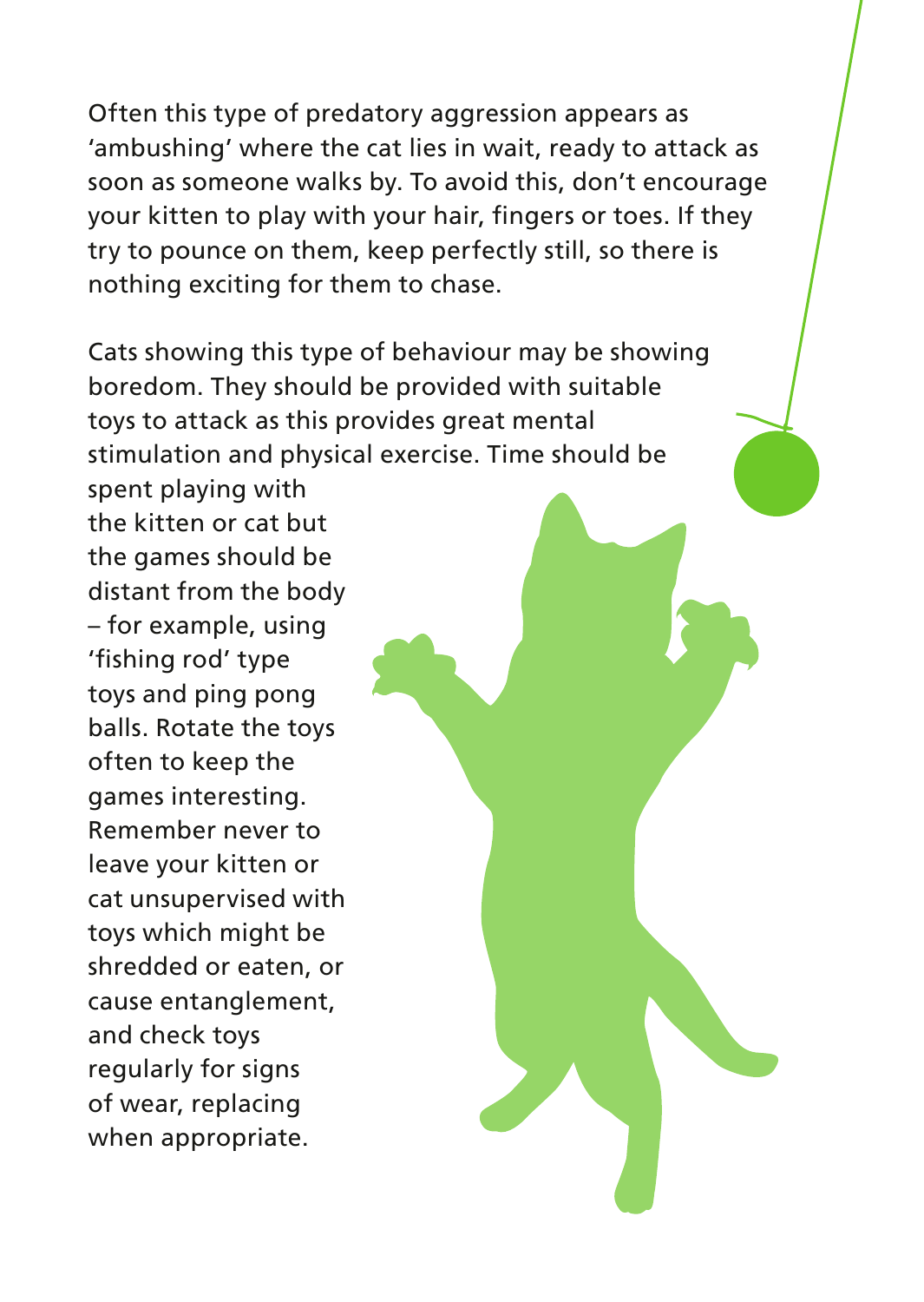#### **Consistency**

Be consistent in your approach to a kitten, particularly with regard to what you will and won't allow, and make sure everyone in the household works to the same rules. For example, don't let them in a room one day, but not another – it will confuse them and may lead to behaviour you don't want.



#### Never punish your kitten

as this can make them anxious or fearful. Gently say 'no' and ignore them for a short while or distract them with a toy. Reward the behaviour you do want by offering praise or a small treat.

Remember there are certain behaviours inherent to a cat, such as hiding, climbing, hunting or predatory-style playing, toileting and scratching. Ensure you give your cat opportunities to express these which are acceptable to you both or they will find options you may find less appealing, such as shredding the curtains!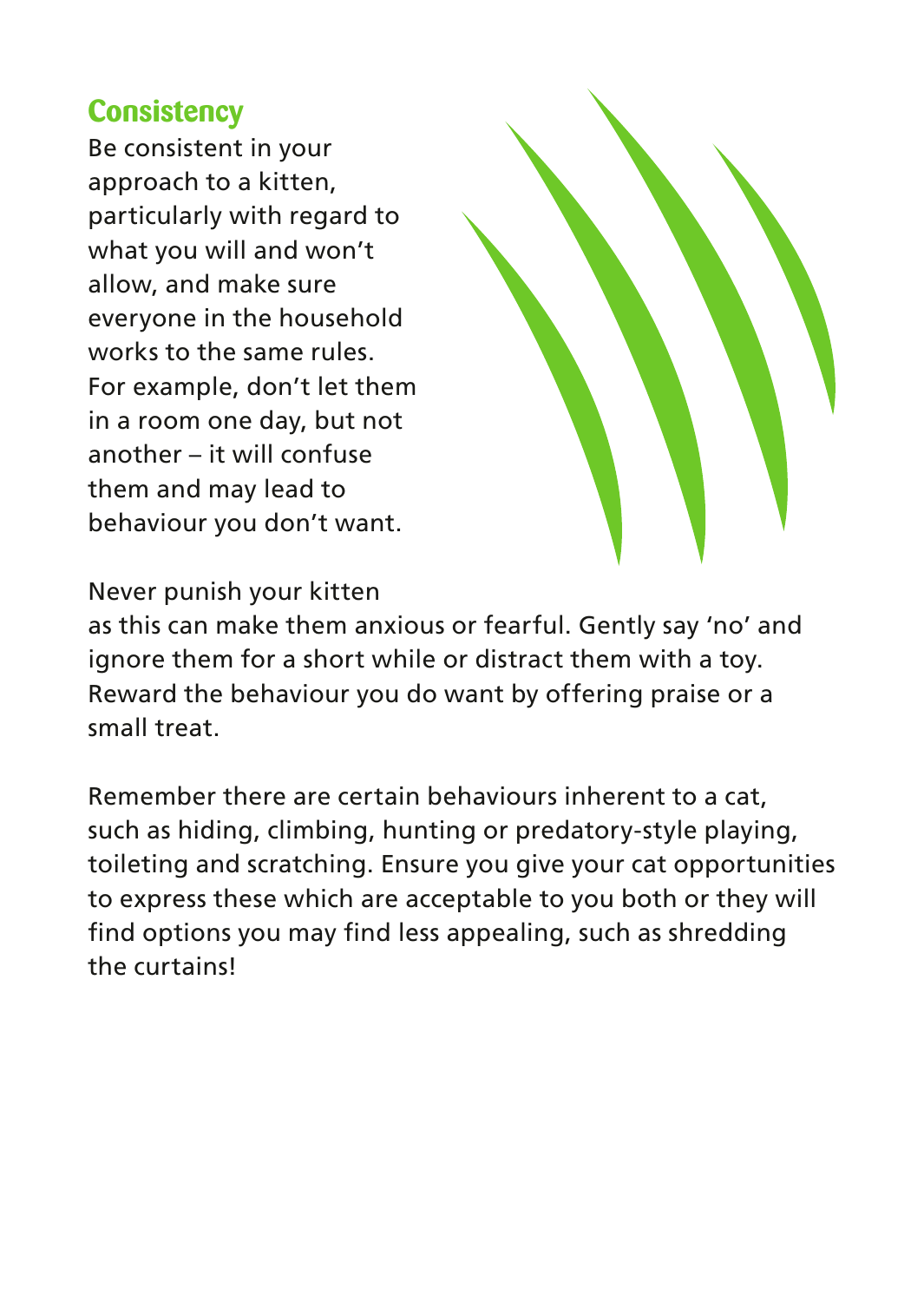#### **Litter training**

When it comes to litter training, most cats are quick to learn – usually they just need to be shown the litter tray and they know what to do. Kittens learn an association between going to the toilet and the material that is under their feet. The kitten forms a preference for toileting on that type of surface and will generally prefer this material throughout life.

The location of the litter tray is crucial for ensuring that cats are able to find and access it easily and feel safe when using the tray. It is best to place it in a secluded corner of the room, which is away from their bed, food and water bowls – avoid busy walkways. It is important that your kitten is not disturbed while using the litter tray. Try to provide the litter type they have been accustomed to using already, and make any changes gradually.

Remember that kittens grow up quickly and will soon need a larger, adult-sized tray instead of their kitten tray. For more information, see Cats Protection's *Essential Guide: Caring for your cat*.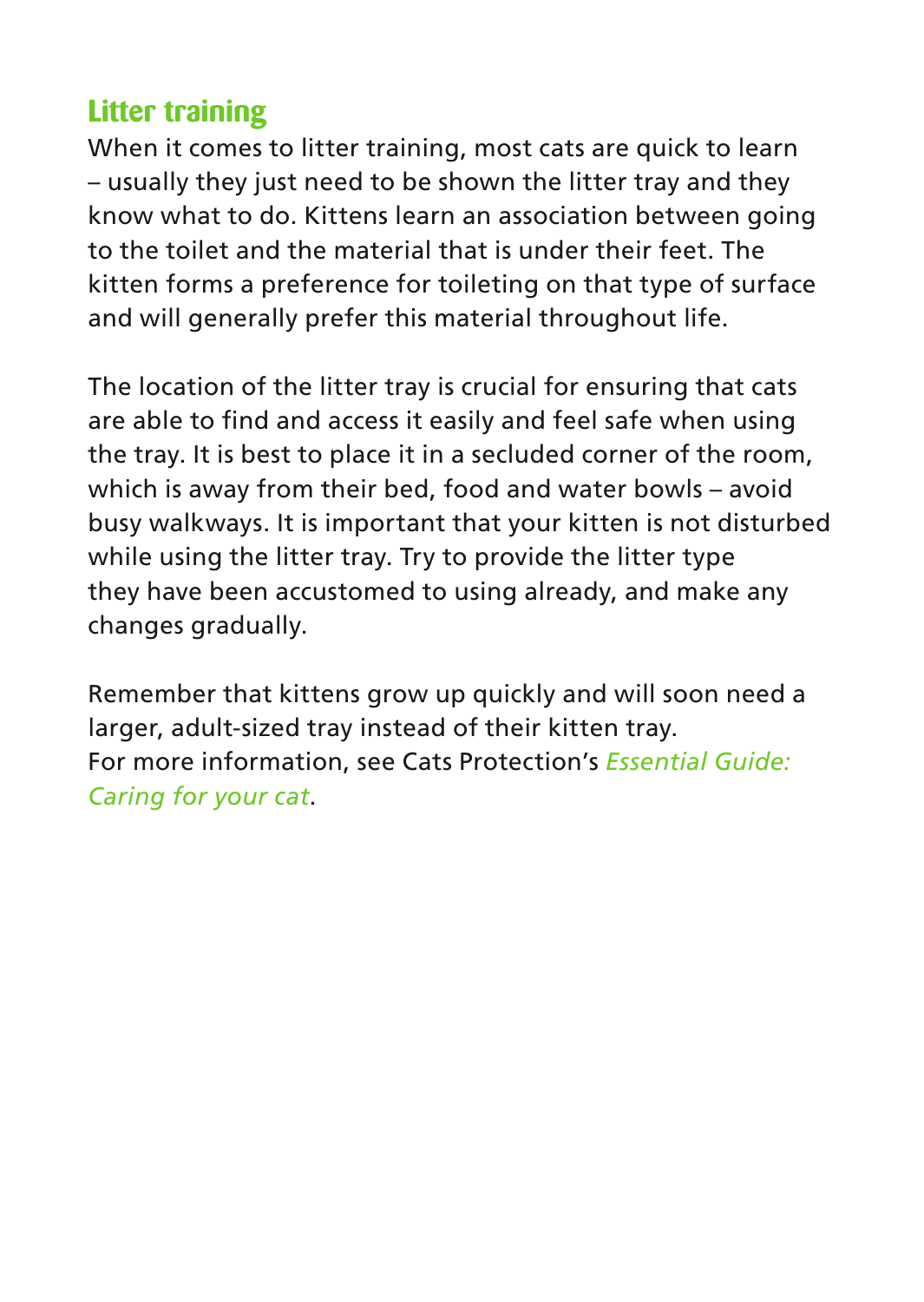#### **Grooming**

Whether you have a short-haired or long-haired kitten, it is important to gently groom them regularly so they get used to the feeling of being brushed. There are a variety of kitten brushes and grooming tools available. Grooming will help to keep your kitten's coat and skin healthy.

Groom your kitten for short periods while offering praise or small treats so that they form a positive association with grooming. Many cats need to be groomed regularly, particularly when they are elderly as they can struggle to keep their coat in good condition. It is much less stressful for the cat if they have been introduced to grooming at a young age. Grooming is also a great way to bond with your cat and some cats really enjoy being brushed. It is also a useful opportunity to check for injuries or lumps on the body.

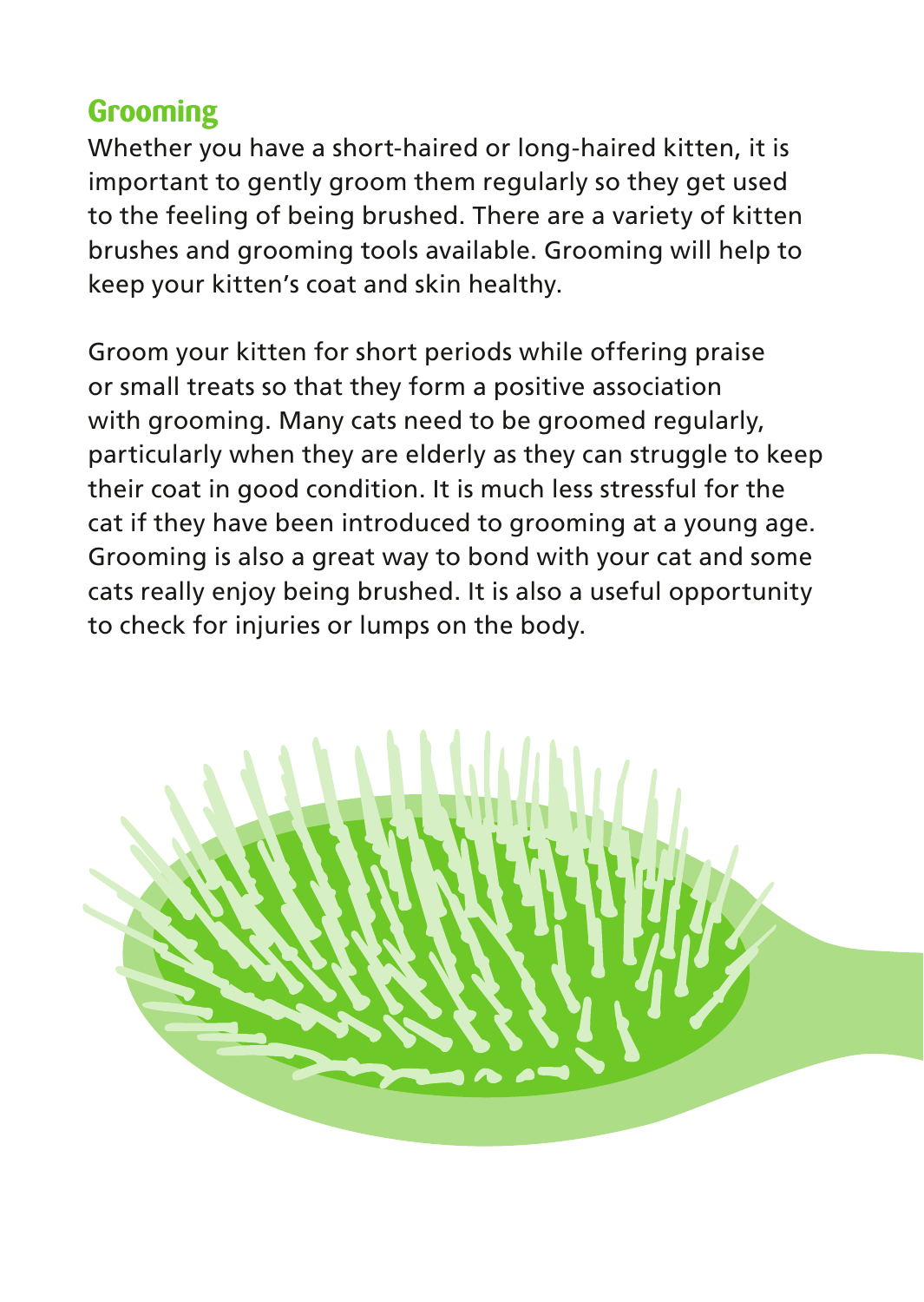#### **Veterinary care Find a vet**

You will need to register your kitten with a vet. A recommendation from a friend or neighbour is a great place to start. Alternatively, you could phone around or visit the practice before making your choice. It's important to build a good relationship with your vet. Take your kitten for a health check as soon as you can, as well as any time that they are ill or injured.

Due to their small body size and immature immune systems, a kitten's health can deteriorate very quickly, so take them straight to the vets if they are unwell. Discuss all aspects of your cat's care with your vet and consider taking out pet insurance to ensure you can afford veterinary treatment should your cat be injured or fall ill unexpectedly. For more information see Cats Protection's *Veterinary Guide: You and your vet*.

#### **Vaccination**

Kittens should be vaccinated from eight or nine weeks of age and they require a second vaccination from 12 weeks of age to protect them against some serious infectious diseases. Even if your kitten is kept indoors, it is recommended that they are vaccinated as they may be at risk of disease from other animals in the household or infections that have accidentally been transferred in from outside on an owner's hands, shoes or clothes.

Speak to your vet to discuss your kitten's specific vaccination needs. For more information see Cats Protection's *Veterinary Guide: Infectious disease and vaccination*.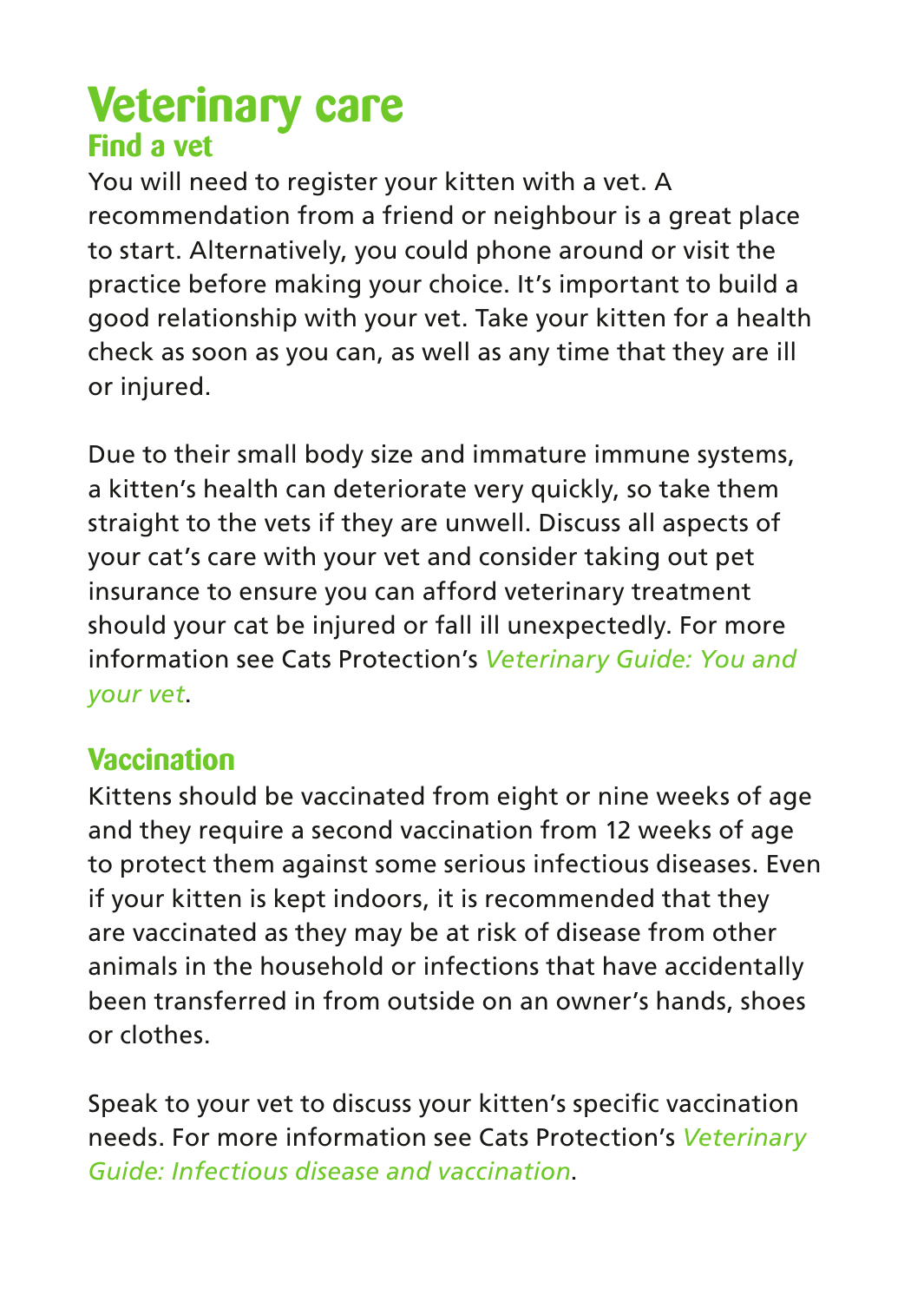#### **Microchip**

Cats Protection recommends microchipping as the safest and simplest means of permanently identifying your cat. A microchip carries a unique number linked to a database holding your contact details, allowing you to be quickly traced should they stray and be scanned. Be sure to get your kitten microchipped before letting them outside for the first time. For more information see Cats Protection's *Essential Guide: Microchipping*.

#### **Parasites**

There are many different types of parasites that can affect cats and some can be especially harmful to kittens. Veterinary products to protect against fleas and worms are effective and safe but it is important to seek advice from your vet and follow product instructions carefully. For more information see Cats Protection's *Veterinary Guide: Fleas and other parasites*.

#### **Neutering**

Neutering – spaying for females and castration for males – can be carried out at four months of age or younger. Neutered cats may live healthier lives and it is the most humane way to stop unwanted pregnancies and minimise the unwanted cat population. Neutering also prevents some cancers and reduces straying, fighting and spraying. For more information see Cats Protection's *Essential Guide: Neutering – family planning for felines*.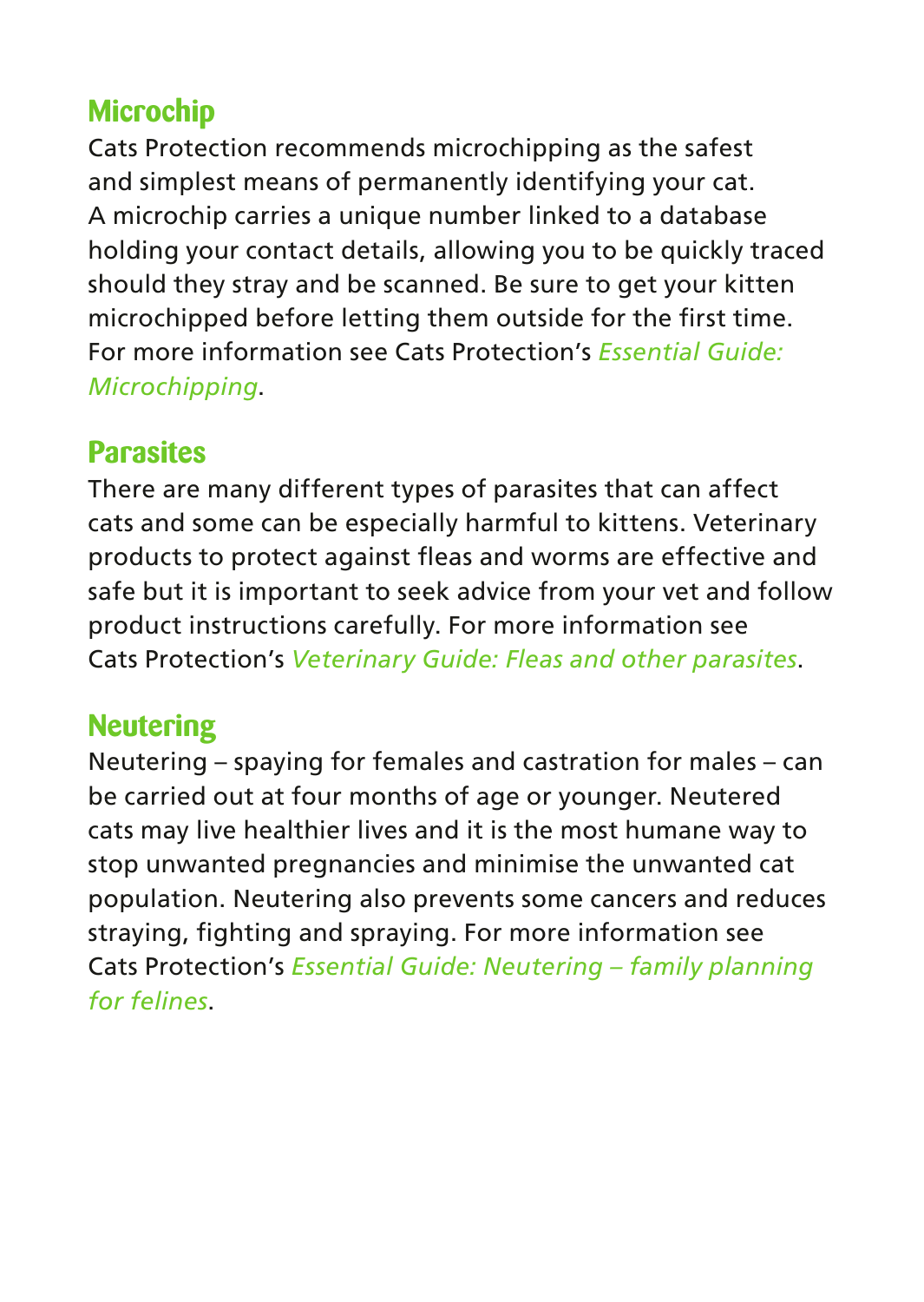## **Hazards**

Kittens are very inquisitive and love to explore, but be aware that there can be hazards around the house. While you must always make sure your cat has a safe retreat where they can hide, it's important to kitten-proof the house to help keep your kitten safe. Kittens can squeeze into the smallest of spaces and have a habit of sleeping in peculiar places.

Block off any gaps between cupboards, furniture and kitchen appliances. Screen off open fireplaces and always supervise your kitten if you have lit a fire. Keep cupboards, washing machines and tumble driers closed. Toilet lids should be kept down, to avoid the risk of drowning or coming into contact with cleaning chemicals. Ensure that hot liquids are never left unsupervised. Keep all cables and wires securely protected and out of reach.

Kittens should never have access to balconies and all external doors and windows should be kept closed, or safely fenced over with strong wire mesh, ensuring there are no gaps that your kitten could fall through. It is best to check kittens regularly through the day to ensure they haven't got up to any mischief.

For further advice on potential hazards, see Cats Protection's *Essential Guide: Keeping your cat safe*.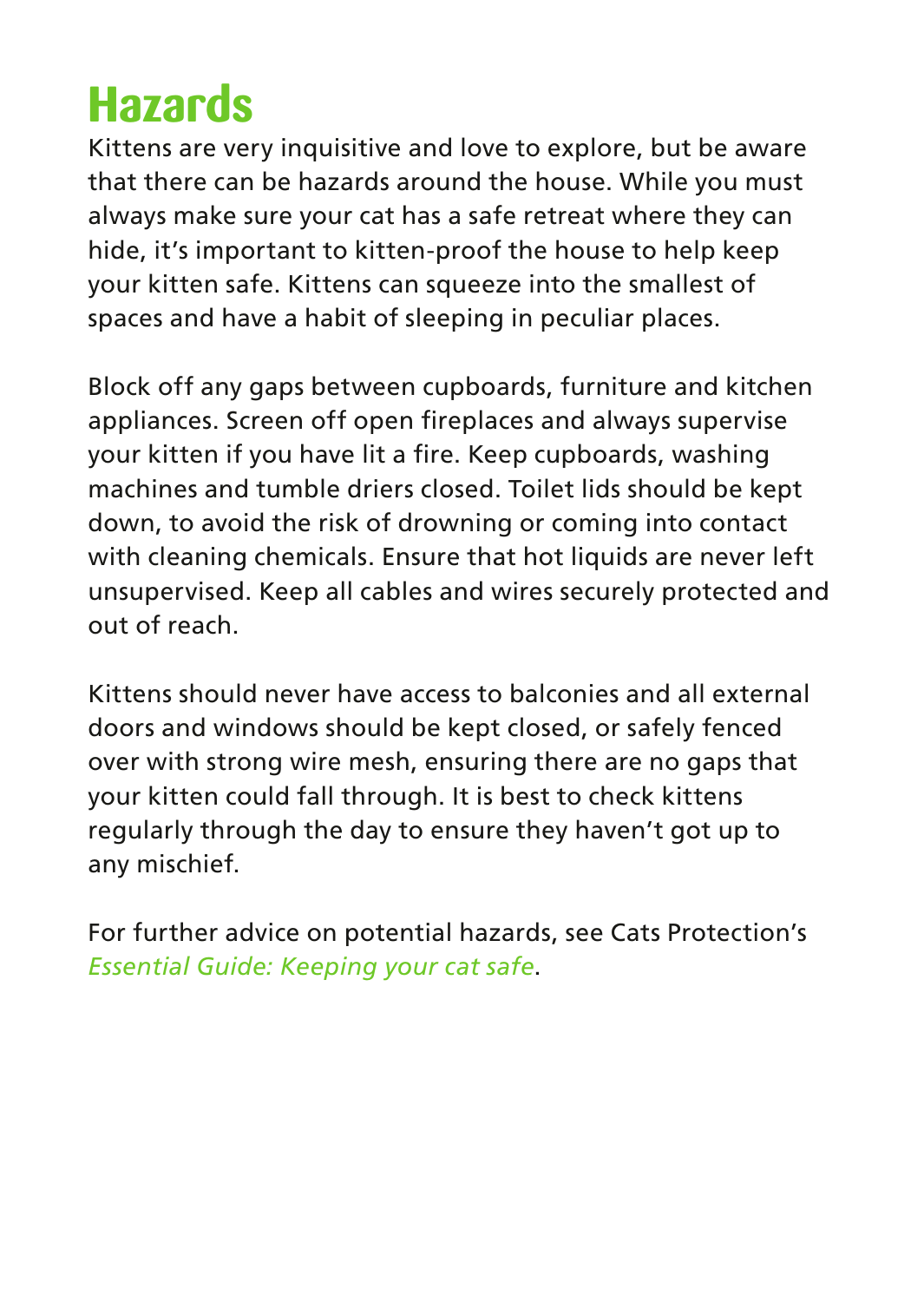## **Bringing a new kitten home**

The first few hours after bringing any cat home can really affect how well they accept their new life. First and foremost, be prepared to be patient and never attempt to rush your kitten into doing things they may not be ready for. Being creatures of habit, a change of environment is always stressful for a cat, so it will often take a few weeks for them to gradually settle and feel safe in their new home.

Before collecting your kitten, set aside a dedicated, secure room. This area should include their food and water bowls, litter tray and ideally something that smells familiar that they have previously put their own scent on.

It is best not to leave a kitten alone until they have settled. Provide them with a warm, secure bed at ground level – a cardboard box will do. Once they've had a look around, show them where their litter tray, bowls and bed are by gently tapping these items. They may feel a little unsettled if they are used to living with their mother and siblings, so when you are not there, a soft toy or low-volume radio might help them feel at ease.

For more advice on bringing your kitten home, see Cats Protection's *Essential Guide: Caring for your cat*.

![](_page_14_Picture_5.jpeg)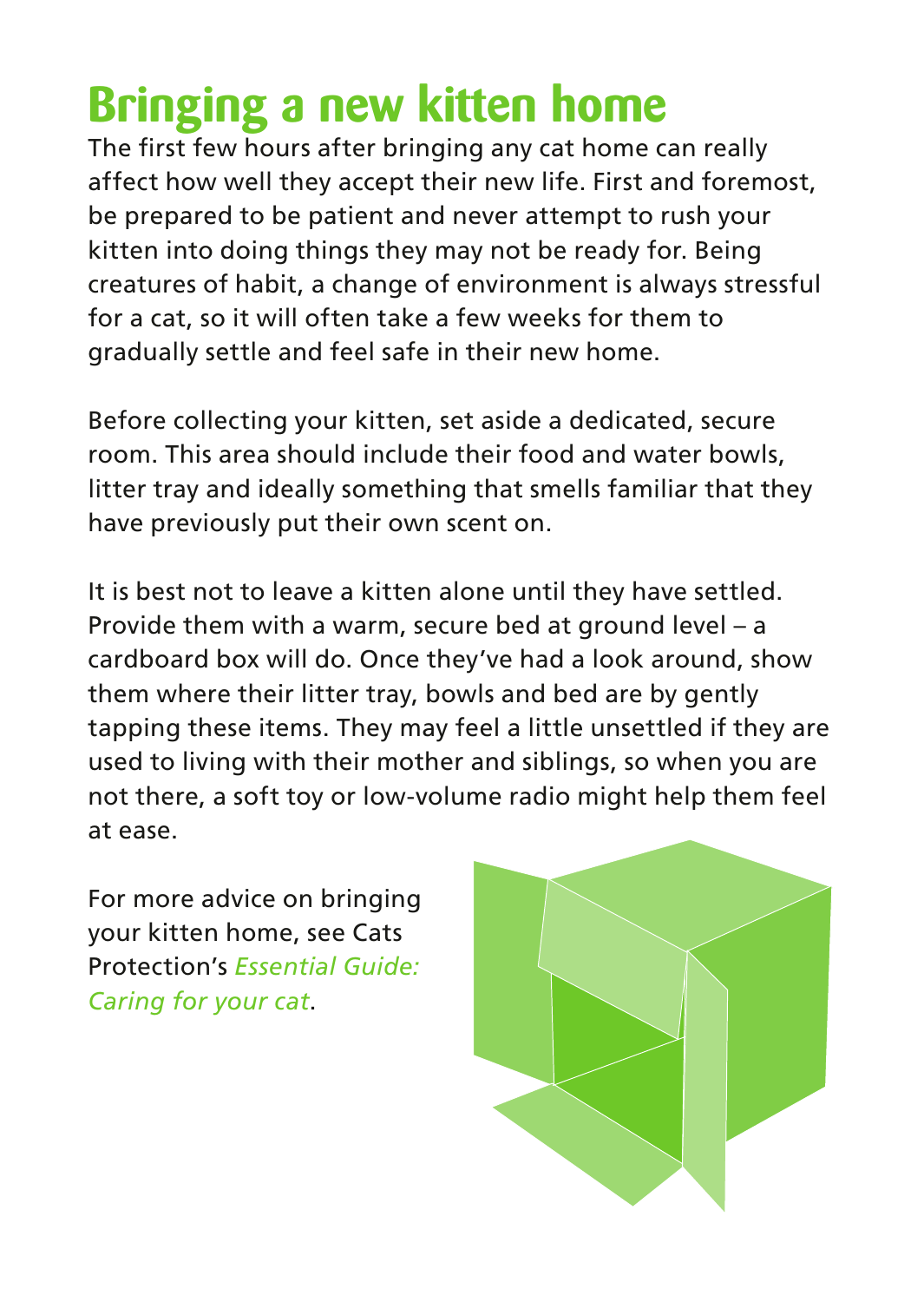## **Introducing your kitten to others in the household**

#### **Kittens and children**

Although kittens are more fragile and injured more easily than adult cats, they can still be a suitable pet for children providing there are careful measures in place to ensure a mutually beneficial relationship. Growing up with a pet can be an extremely rewarding experience for any youngster. Many children regard their cat as their best friend and it is through this friendship that important lessons are learned in trust, empathy, care and love, which help children become responsible and caring adults. When choosing a kitten, look for one that is responsive, energetic and happy to approach. Don't allow any encounters that hurt or frighten the kitten as it may lead to a negative association and the kitten may grow up to resent being handled.

From their earliest days, children can be taught to be gentle and kind with kittens. Children learn best by example, so if you treat your kitten gently with love and respect, it's more likely your children will grow up to do the same.

When your children are old enough to understand, explain that kittens like to be left alone when sleeping, hiding, toileting or eating and that they can become frightened when people shout, make sudden movements or try to grab them. Kittens are very active and care needs to taken as they can climb up legs, or inadvertently scratch or bite while playing. Children soon learn to interpret the signs of an unhappy cat – the swishing tail, ruffled-up fur or hissing – and will avoid doing things that upset them.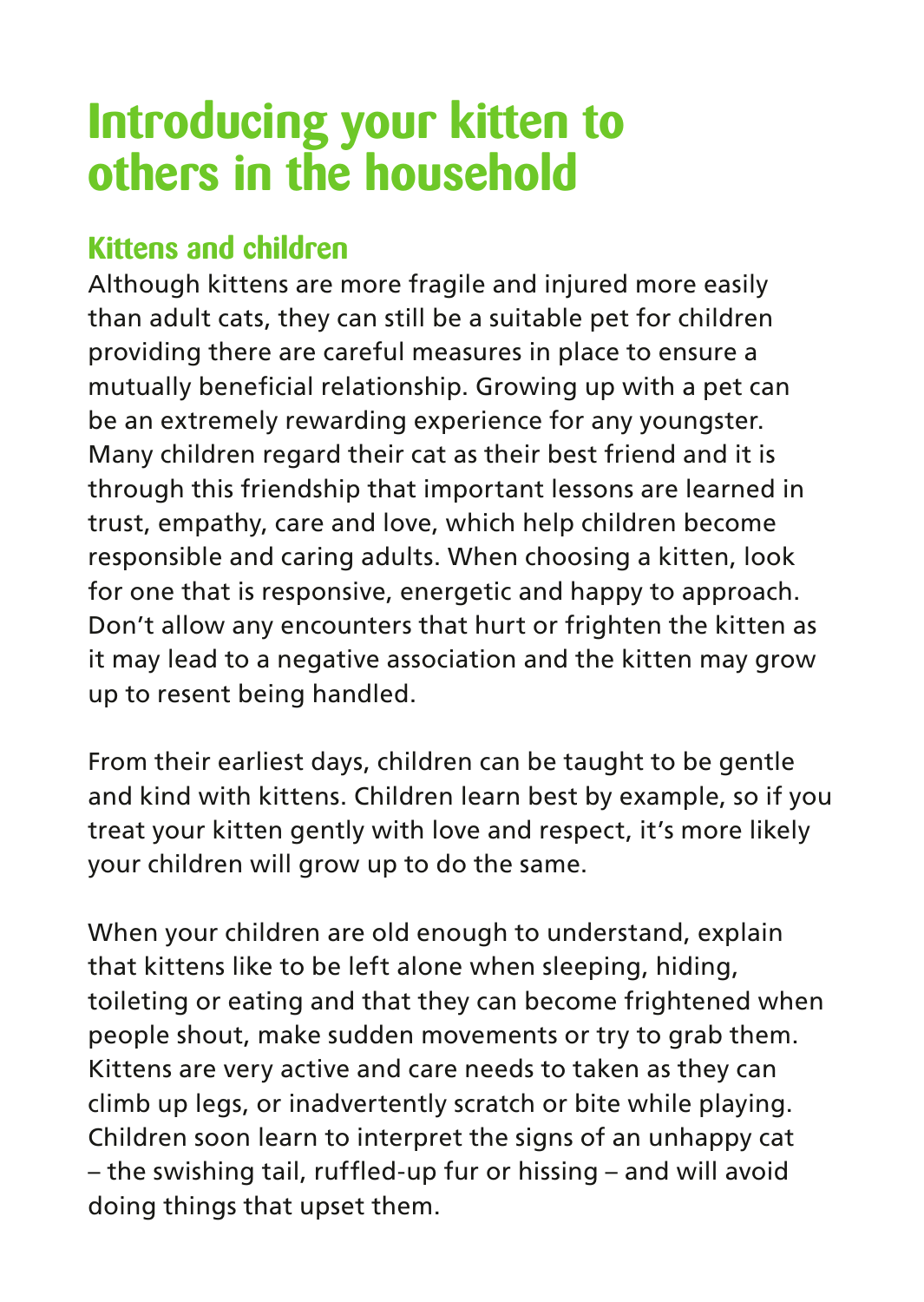Your children will love helping to take care of your kitten too, so involve them in the feeding, grooming and playing routines and you'll have happy children and a happy kitten!

Kittens should be provided with a room or area in the house that is out of bounds to children, especially as kittens need to sleep for long periods frequently throughout the day. When they are awake, they need short intensive play sessions, while ensuring that they do not become too exhausted.

Fishing rod toys are a great way for children to interact safely with kittens, while teaching the kitten appropriate items to which to direct play behaviour. Water and food should be readily available and easy to find so they can feed little and often. Small treats can be given to kittens to form positive associations with children. For more information see Cats Protection's *Essential Guide: Cats and people*.

![](_page_16_Picture_3.jpeg)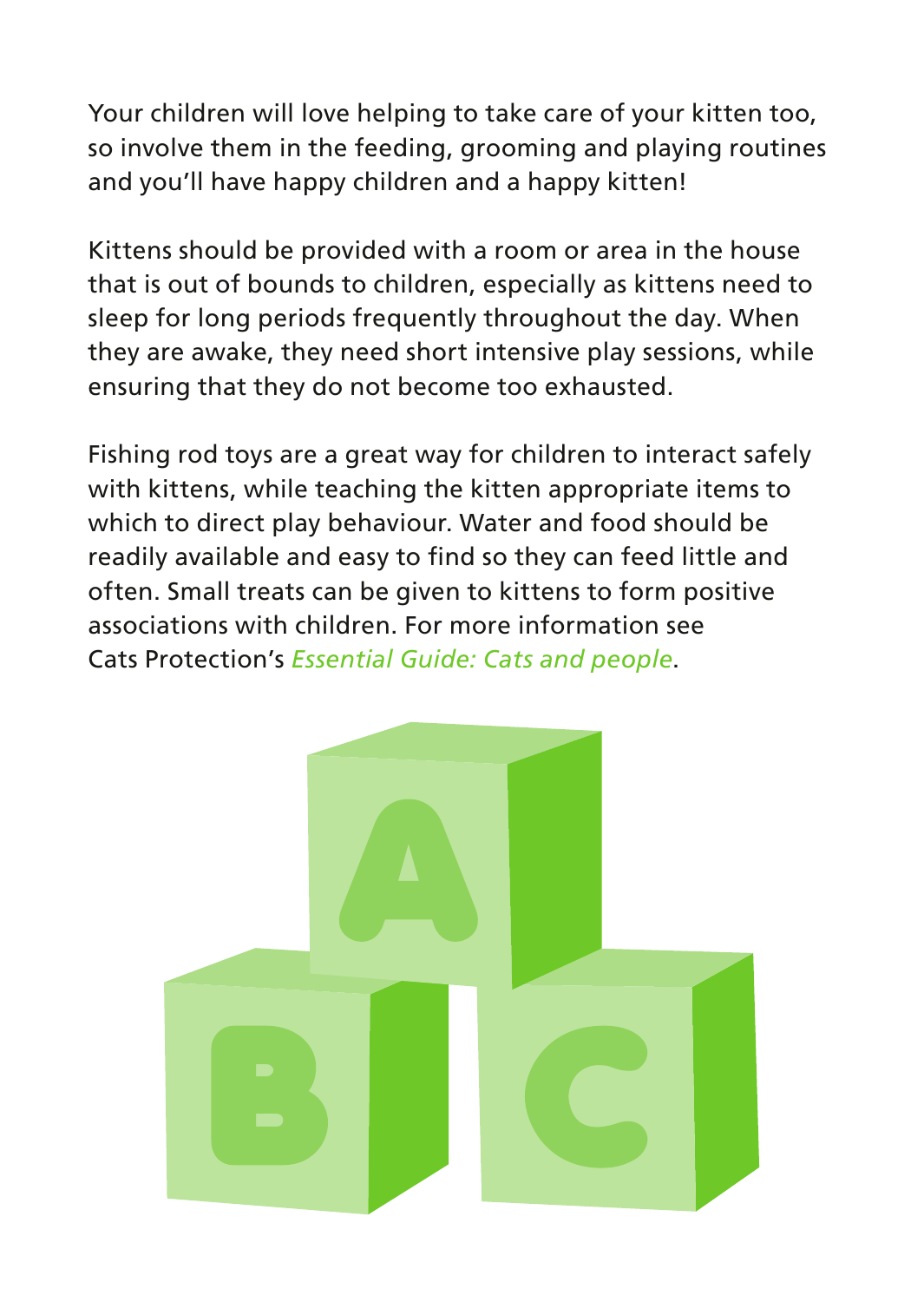#### **Kittens and cats**

Introducing unfamiliar cats and kittens should be done very slowly and there is no guarantee that they will peacefully cohabit. This process can be helped by providing separate bowls and litter trays in a variety of different places in the home to avoid conflict and competition.

If cats are forced together too quickly, it may lead to lifelong conflict and stress which is difficult to resolve – first impressions are all important. For more detailed information on introducing cats, see Cats Protection's *Essential Guides: Cats living together* and *Welcome home*.

![](_page_17_Picture_3.jpeg)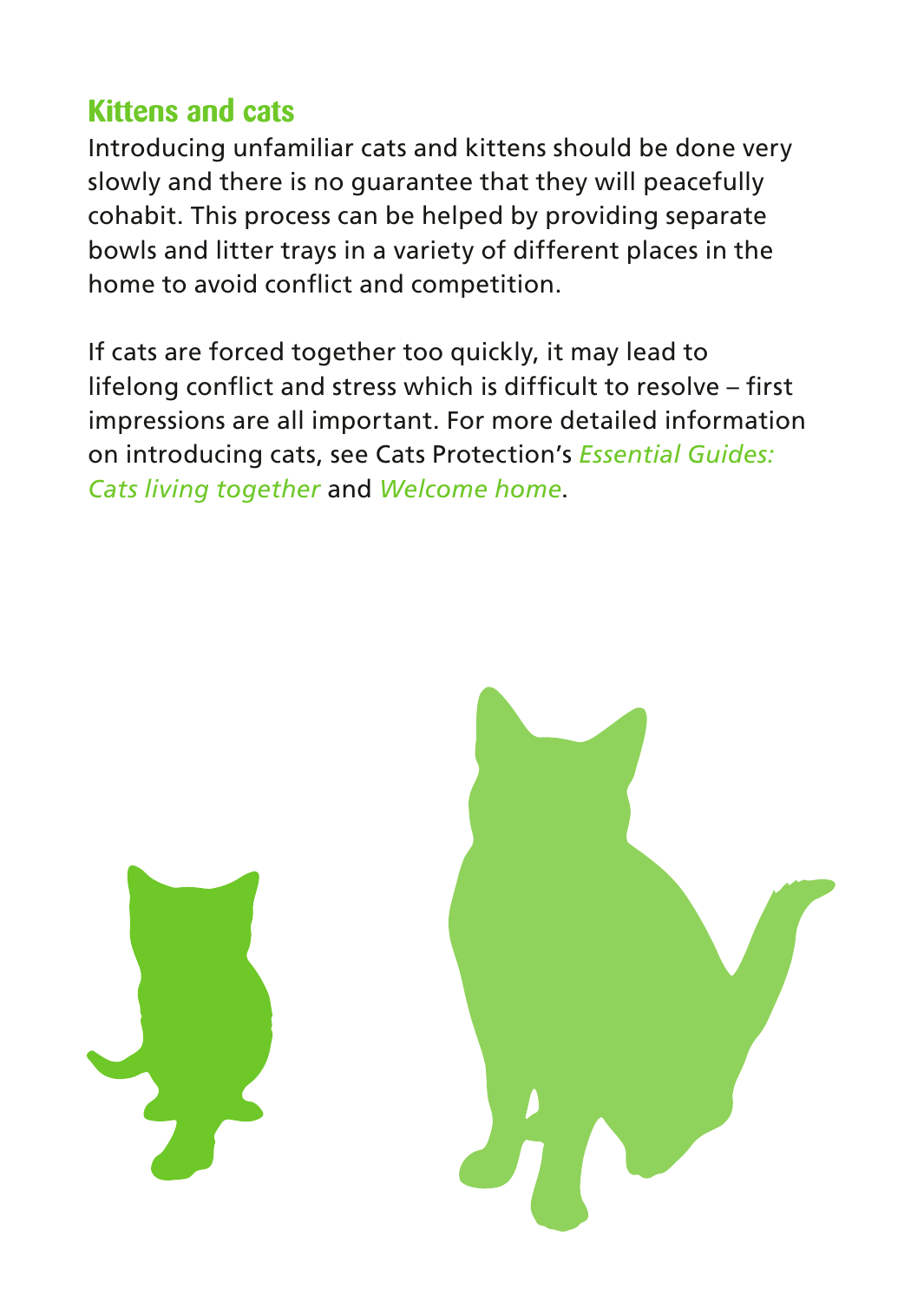![](_page_18_Picture_0.jpeg)

#### **Kittens and dogs**

A slow and gradual introduction can make all the difference when introducing a kitten and a dog to each other. However, this is no guarantee of success and some cats will never get along with a dog.

It can be easier if both the kitten had positive experiences with dogs during the socialisation period of two to eight weeks of age and vice versa. For detailed information on introducing kittens to dogs, see Cats Protection's *Essential Guide: Welcome home*.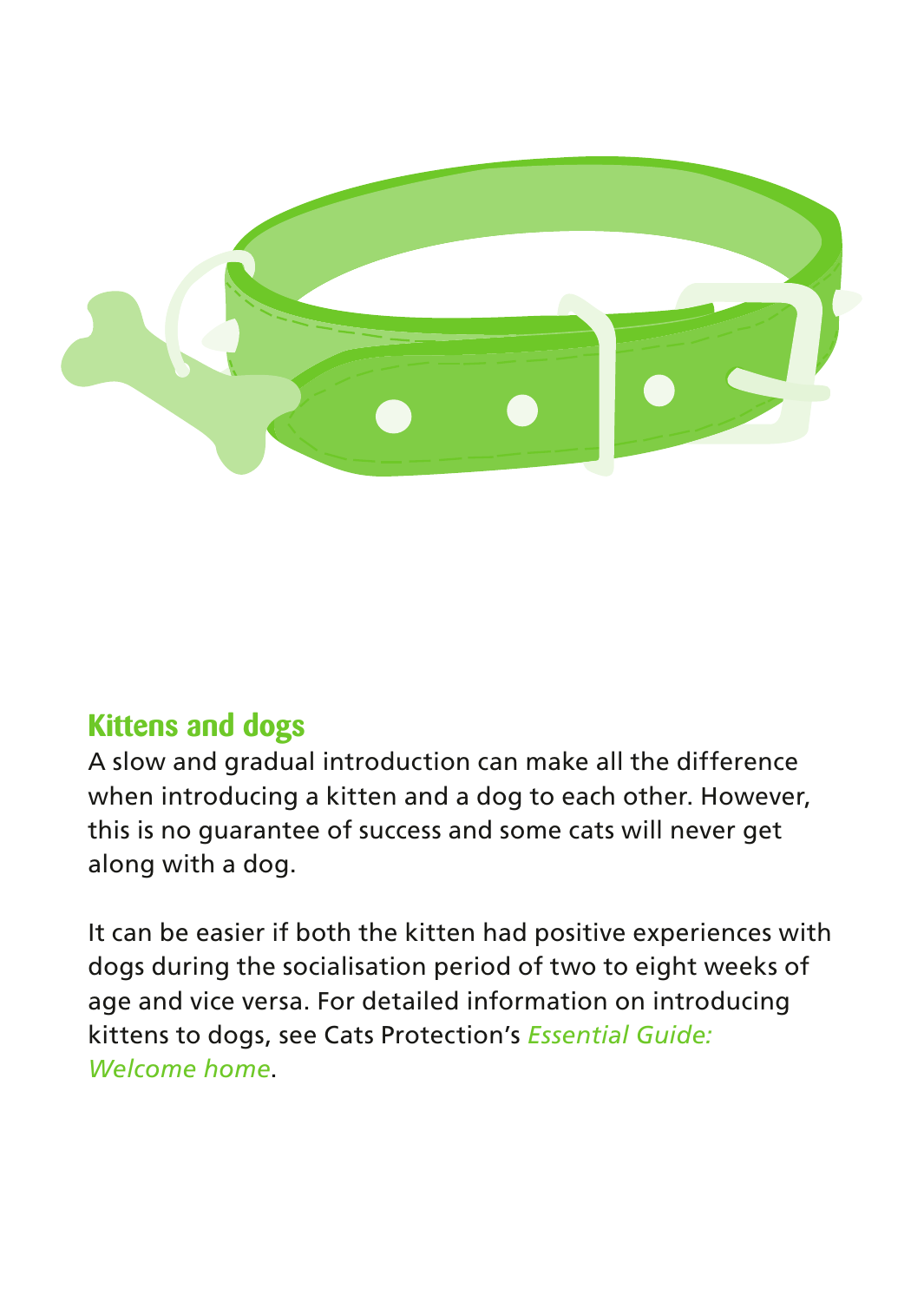## **Letting your kitten outside**

Sadly, many young cats are lost through straying or being involved in road traffic accidents. Even so, allowing your cat outside access will provide them with enrichment and opportunities to express their natural behaviour. It is sensible to take adequate precautions before first letting your kitten outside. Don't risk letting your kitten outside until they have:

- **•** adjusted to their new indoor environment and considers it home. The time this takes will depend on the individual kitten, but will usually be a few weeks at least. Your kitten should be showing confidence around you and others in the home and they will have built up a scent profile enabling them to find their way back
- **•** been fully vaccinated to protect them against some infectious diseases they may encounter outside
- **•** been neutered. Cats reach sexual maturity from four months of age, and sadly many young cats are lost or injured in road traffic accidents while exploring their new environments and searching for suitable mates. Neutering may reduce this risk. At least ensure only supervised access outside before neutering and ensure your kitten is booked in for neutering promptly
- **•** been microchipped. It is important that you can be traced quickly in case your kitten becomes lost and is found by someone else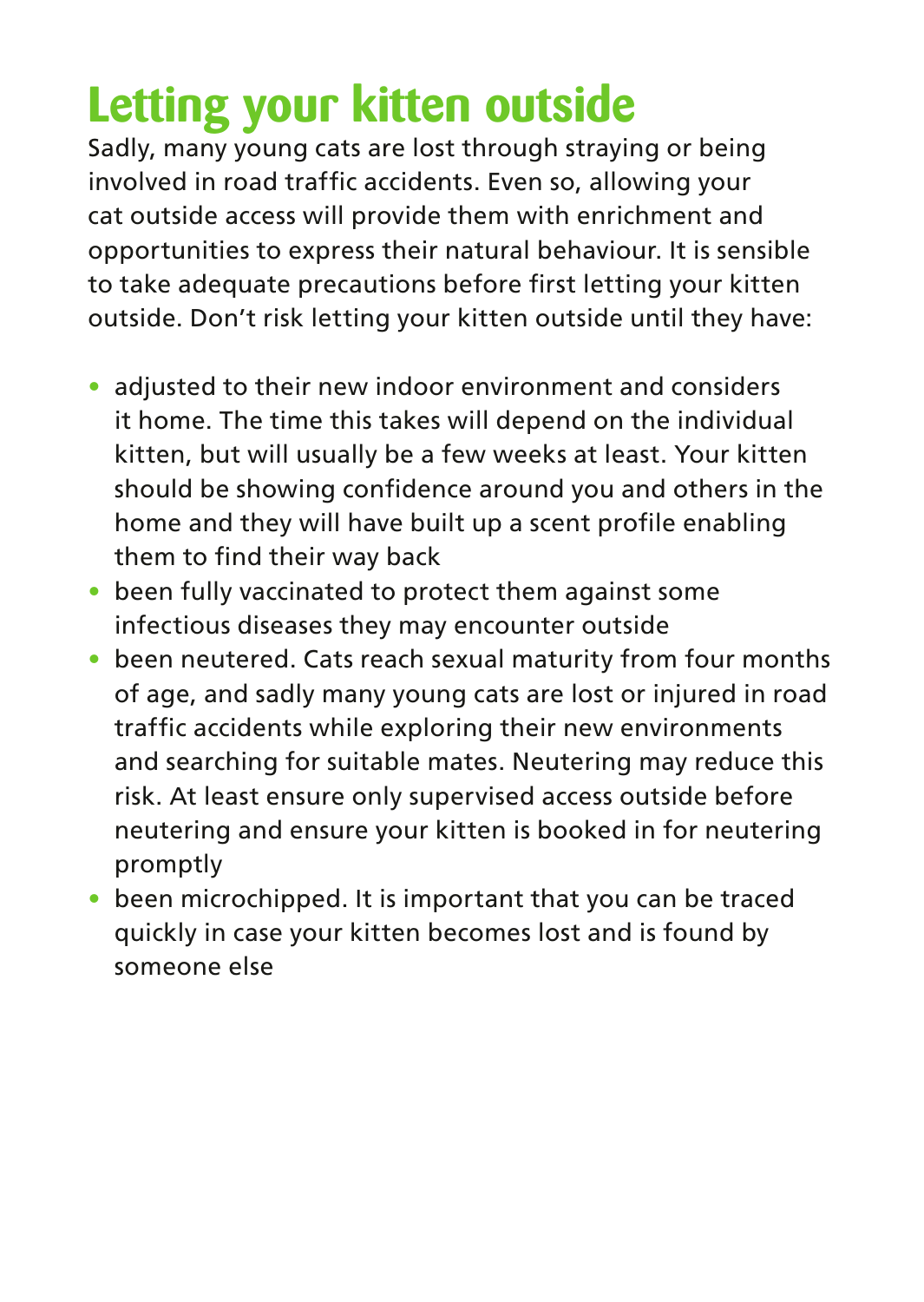When you do let them out:

- **•** do it when it is quiet and just before a mealtime when they are hungry so you can call them back with their favourite food
- **•** open the door and step outside, encouraging your cat to go with you
- **•** don't pick them up. Let them make the decision to go outside themselves
- **•** leave the door open so they can run back into the house if they feel insecure
- **•** only let they out for short periods at first. You can gradually build up the time they are out until you are confident they can come and go as they please. Always keep them in at night, to protect them from injury and reduce hunting of wildlife
- **•** make sure the immediate environment does not contain hazards – see Cats Protection's *Essential Guide: Keeping your cat safe* for more tips

For further advice on indoor and outdoor cats, see Cats Protection's *Essential Guide: Indoor and outdoor cats*.

![](_page_20_Picture_8.jpeg)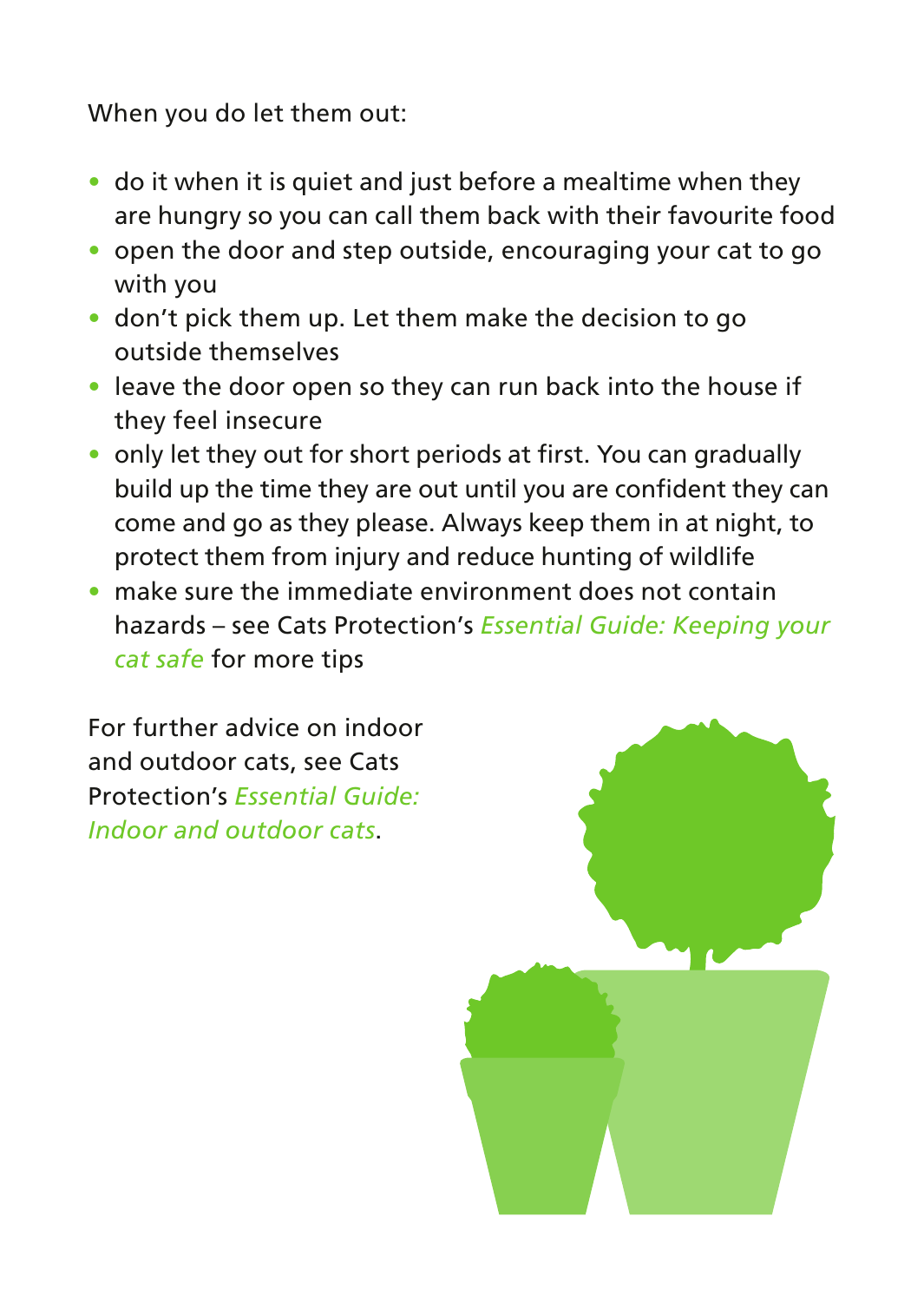## **Cat flap training**

Kittens usually learn how to use a cat flap quite quickly. Start training them by holding the door open and luring them near the cat flap with small, palatable treats – perhaps part of their daily food ration. Give them the treats to reward their progress little and often while training. Hold the treat the other side of the cat flap and call them to encourage them to walk through

the cat flap. Repeat this process until they will happily walk through the cat flap in both directions. The next step is to gradually lower the cat flap, so that it is only partially open. They will soon need to push against it slightly in order to go through. Continue to provide encouragement, praise and treats until you can eventually shut the cat flap and they will pass through happily.

![](_page_21_Picture_3.jpeg)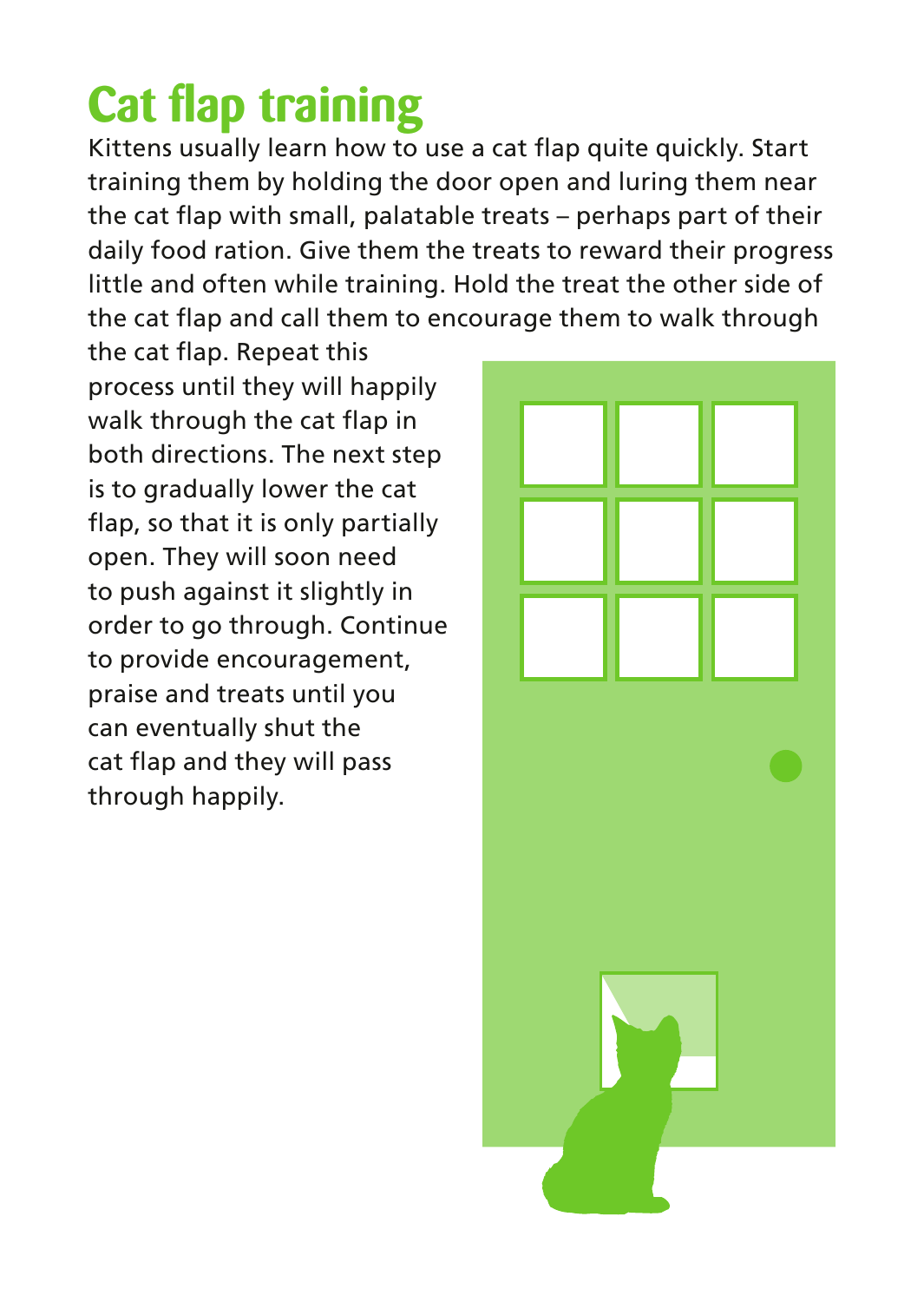## **Finding your kitten**

If you are happy that you've got the time to spend with a new kitten and you are prepared for the expense – including the ongoing costs like food, cat litter and veterinary care – please come and visit one of Cat Protection's branches or adoption centres where we will be pleased to help you find the right kitten for you. Our branches and centres are at their busiest with kittens needing loving homes during the 'kitten season', which is roughly between April and October.

To find your nearest branch or adoption centre, please call our National Helpline on 03000 12 12 12. All kittens homed from Cats Protection will have received a mandatory level of veterinary care, which includes:

- **•** a health check carried out by a veterinary surgeon, with treatment as required
- **•** treatment against fleas, roundworms and tapeworms
- **•** at least one vaccination against cat flu and enteritis
- **•** neutering if old enough
- **•** a microchip if 12 weeks of age and in many cases younger
- **•** four weeks' free pet insurance

**Learn more about your cat online! Take a look at our free interactive tool to help you understand cats' origins and their behaviour within our homes. http://learnonline.cats.org.uk/content/ufo**